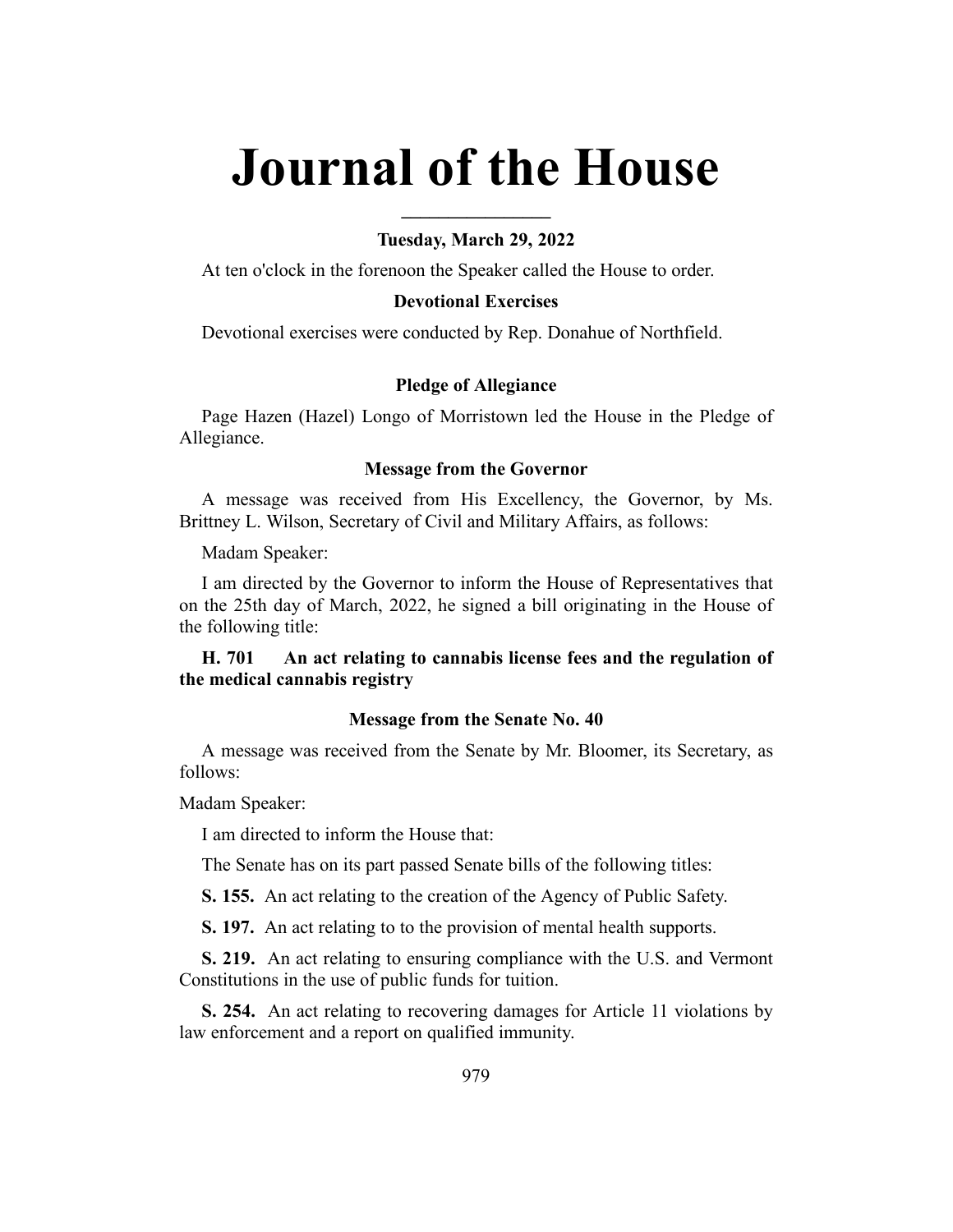In the passage of which the concurrence of the House is requested.

The Senate has considered a bill originating in the House of the following title:

**H. 628.** An act relating to amending a birth certificate to reflect gender identity.

And has passed the same in concurrence.

The Senate has considered a bill originating in the House of the following title:

**H. 722.** An act relating to final reapportionment of the House of Representatives.

And has passed the same in concurrence with proposals of amendment in the adoption of which the concurrence of the House is requested.

The Senate has on its part adopted concurrent resolutions originating in the House of the following titles:

**H.C.R. 122.** House concurrent resolution congratulating the 2022 Blue Mountain Union School Bucks Division IV championship boys' basketball team.

**H.C.R. 123.** House concurrent resolution congratulating the 2022 Champlain Valley Union High School Redhawks State championship girls' Alpine skiing team.

**H.C.R. 124.** House concurrent resolution congratulating Anna Chandler of Orange on her centennial birthday.

**H.C.R. 125.** House concurrent resolution honoring Gill Coates for a half century of exemplary community leadership in Hinesburg.

**H.C.R. 126.** House concurrent resolution commemorating Thomas Davenport, electrical inventor.

**H.C.R. 127.** House concurrent resolution congratulating the 2022 Champlain Valley Union High School Redhawks boys' Alpine ski team on winning a second consecutive State championship.

## **House Bill Introduced**

## **H. 742**

By Reps. Morgan, M. of Milton, Mattos of Milton, Morgan, L. of Milton, and Palasik of Milton,

House bill, entitled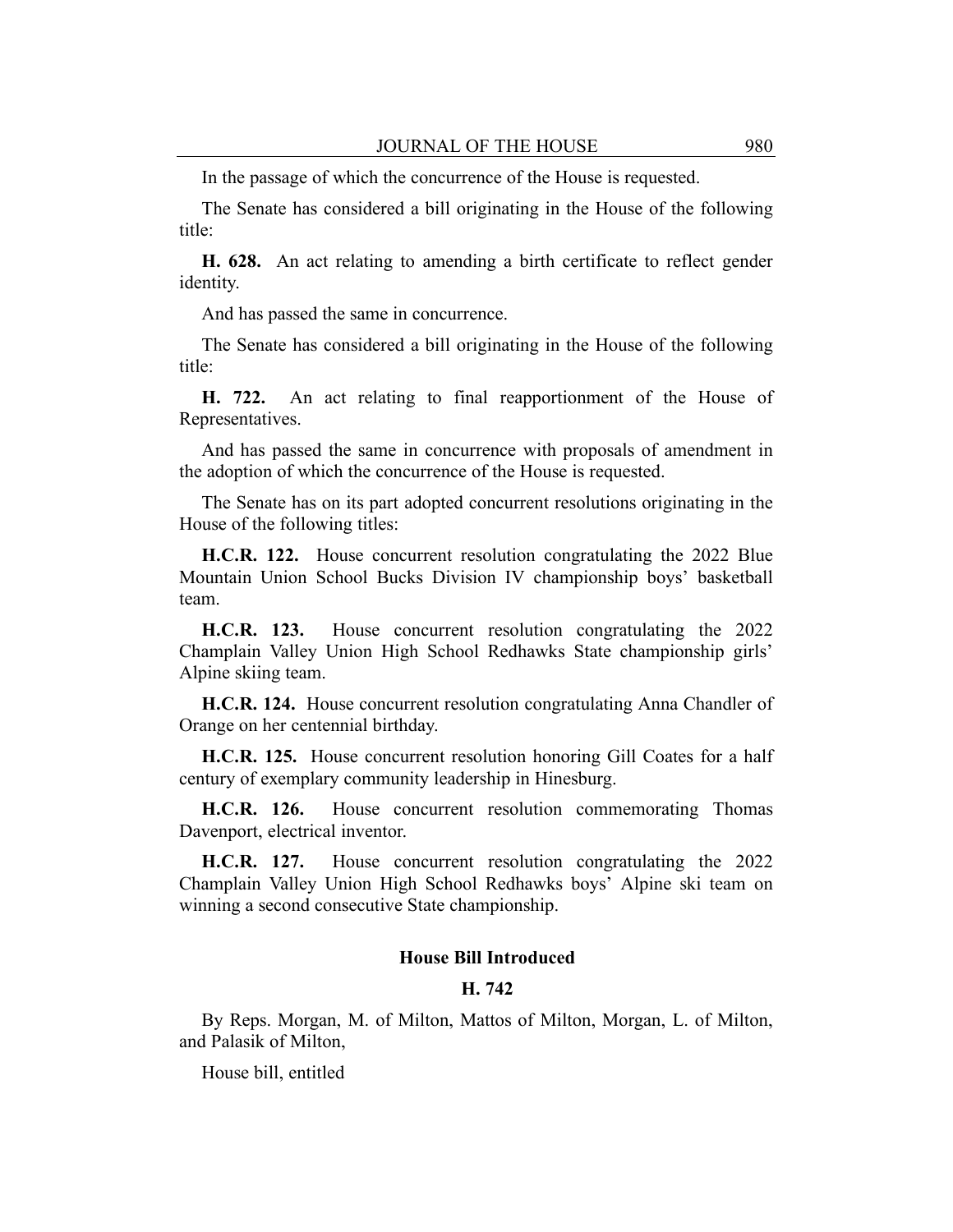An act relating to approval of amendments to the charter of the Town of Milton

Was read the first time and referred to the Committee on Government Operations.

#### **Senate Bills Referred**

Senate bills of the following titles were severally taken up, read the first time, and referred as follows:

## **S. 155**

Senate bill, entitled

An act relating to the creation of the Agency of Public Safety

To the Committee on Government Operations.

## **S. 197**

Senate bill, entitled

An act relating to the provision of mental health supports

To the Committee on Education.

#### **S. 219**

Senate bill, entitled

An act relating to ensuring compliance with the U.S. and Vermont Constitutions in the use of public funds for tuition

To the Committee on Education.

# **S. 254**

Senate bill, entitled

An act relating to recovering damages for Article 11 violations by law enforcement and a report on qualified immunity

To the Committee on Judiciary.

## **Joint Resolution Referred to Committee**

## **J.R.H. 21**

Joint resolution urging the U.S. Environmental Protection Agency to approve the use of R-1234yf refrigerant for use in heavy-duty truck air conditioning systems

Offered by: Representative McCormack of Burlington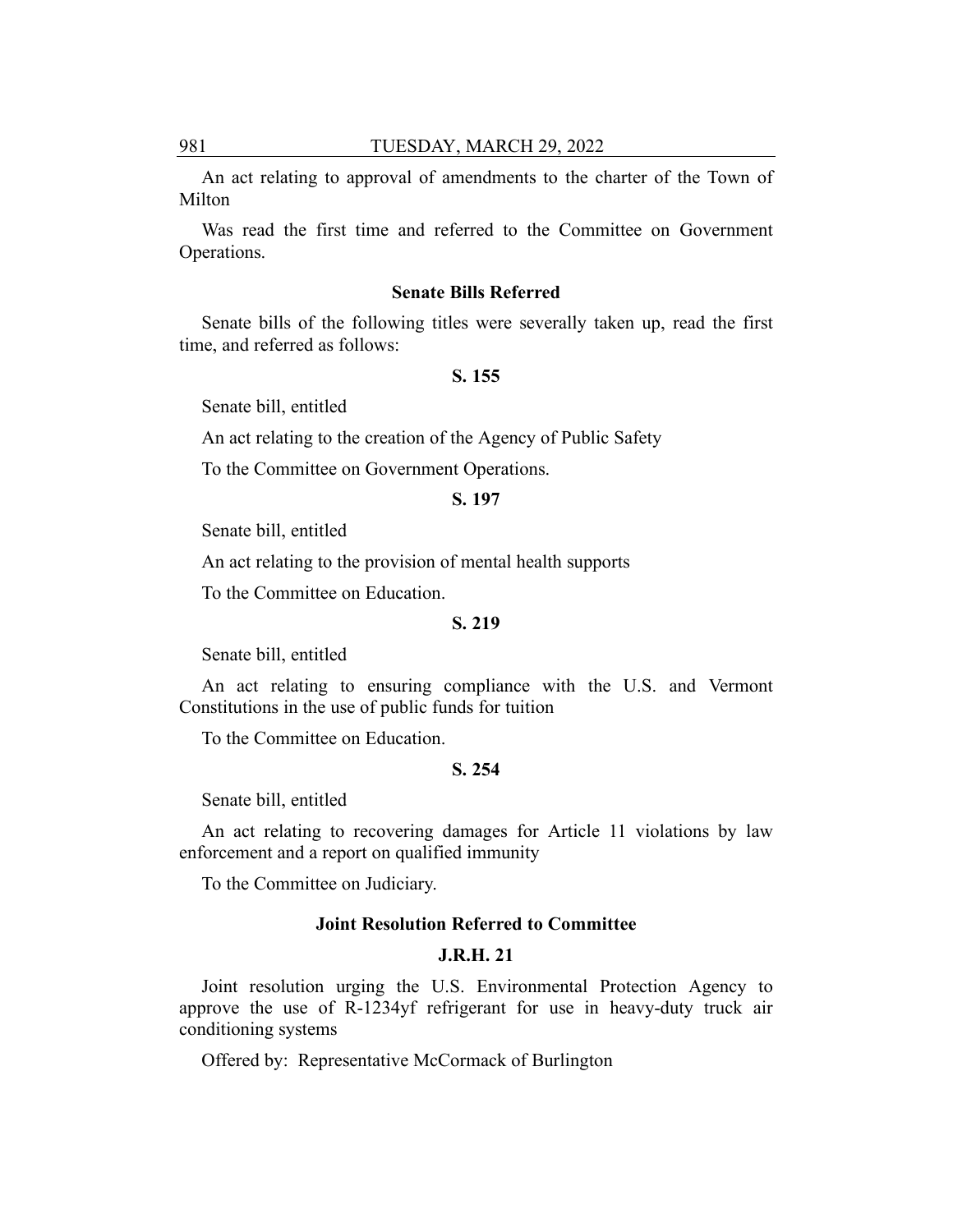Whereas, the air conditioning refrigerant known as R-134a was an alternative to the powerful greenhouse gas- and ozone-depleting refrigerant R-12, and

Whereas, R-134a has an ozone-depleting potential of zero, but is still is a major greenhouse gas, and

Whereas, the refrigerant R-1234yf has an ozone-depleting potential of zero and a global-warming impact of close to zero, and it is a workable alternative refrigerant to R-134, and

Whereas, the U.S. Environmental Protection Agency (EPA) has approved the use of R-1234yf for use in automobile and off-road vehicle air conditioning systems, and R-1234yf has been successfully used in automobiles since 2013, and

Whereas, changing from R-134a to R-1234yf for use in heavy-duty truck air conditioning systems would result in significant environmental benefits in the effort to reduce the impact of global warming, now therefore be it

## Resolved by the Senate and House of Representatives:

That the General Assembly urges the U.S. Environmental Protection Agency to approve the use of R-1234yf refrigerant for use in heavy-duty truck air conditioning systems and that truck manufacturers make this transition as soon as possible following federal approval, and be it further

Resolved: That the Secretary of State be directed to send a copy of this resolution to the EPA Administrator in Washington, D.C.

Was read by title only, treated as bill, and referred to the Committee on Natural Resources, Fish, and Wildlife pursuant to House Rule 52.

#### **House Resolution Placed on Calendar**

## **H.R. 23**

House resolution amending the Rules and Orders of the House of Representatives related to the prevention of sexual harassment

Offered by: Representatives Burke of Brattleboro, Bluemle of Burlington, Feltus of Lyndon, McCoy of Poultney, and Mrowicki of Putney

Resolved by the House of Representatives:

That Rule 90(c) of the Rules and Orders of the House of Representatives be amended to read:

(c) Sexual Harassment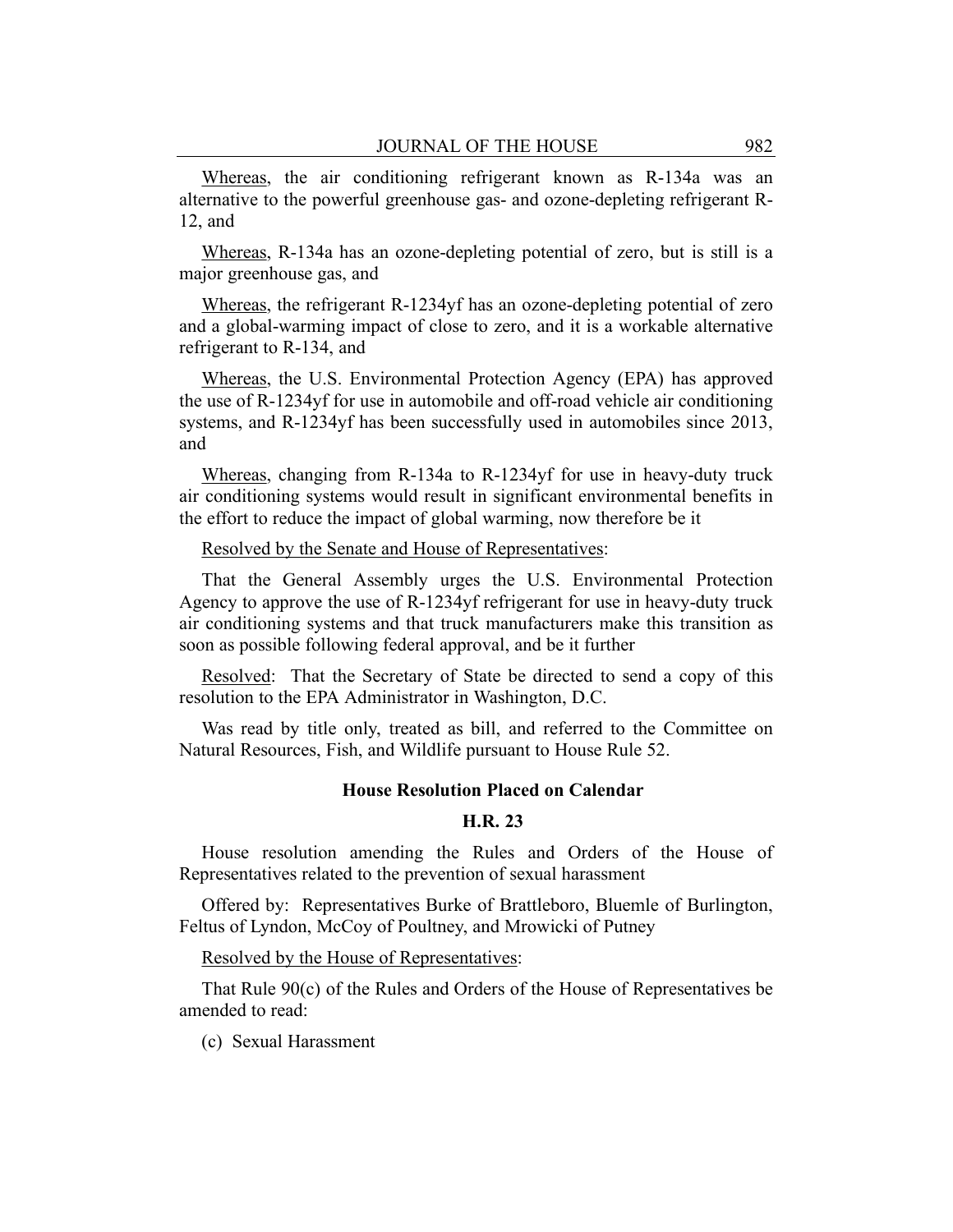(1) The House of Representatives is opposed to and prohibits sexual harassment without qualification. This policy rule covers the conduct of Representatives and persons that either the Speaker's Office or the Office of the Clerk of the House employs.

(2) This policy protects Representatives, employees, and members of the public, including lobbyists, advocates, and members of the press, from sexual harassment attributable to a Representative or an employee of these offices.

(3) The Rules Committee shall, at the beginning of the biennium, appoint a Sexual Harassment Prevention Panel composed of five members of the House who shall serve until successors are appointed.

(4) The Panel shall elect a chair, adopt procedures to conduct its business, adopt a policy against sexual harassment in compliance with 21 V.S.A. § 495h and as necessary to implement this policy rule, and shall provide copies of the policy set forth in this rule and the adopted procedures and policy against sexual harassment to all members of the House and employees of the Speaker's Office and the Office of the Clerk of the House.

(5) The Panel shall receive and investigate complaints of alleged sexual harassment made against members of the House or an employee of the Speaker's Office or the Office of the Clerk of the House. The Panel may meet remotely during adjournment to consider complaints as set forth in the Panel's adopted procedures.

(6) The Panel shall advise individual members and provide training to all House members, employees, and interns on the scope of conduct constituting prohibited sexual harassment.

(7) The Panel, if it deems it necessary, may recommend to the House any disciplinary action against a member for a sexual harassment violation.

(8) These Rules prohibit retaliation against a person who complains, reports, or cooperates in an investigation of sexual harassment.

(9) Annually, on or before December 31, the Sexual Harassment Prevention Panel shall report to the House the number of complaints filed, the disposition of those complaints, and the number of member requests for advice on sexual harassment inquiries.

Was read by title only and placed on the Action Calendar on the next legislative day pursuant to House Rule 33.